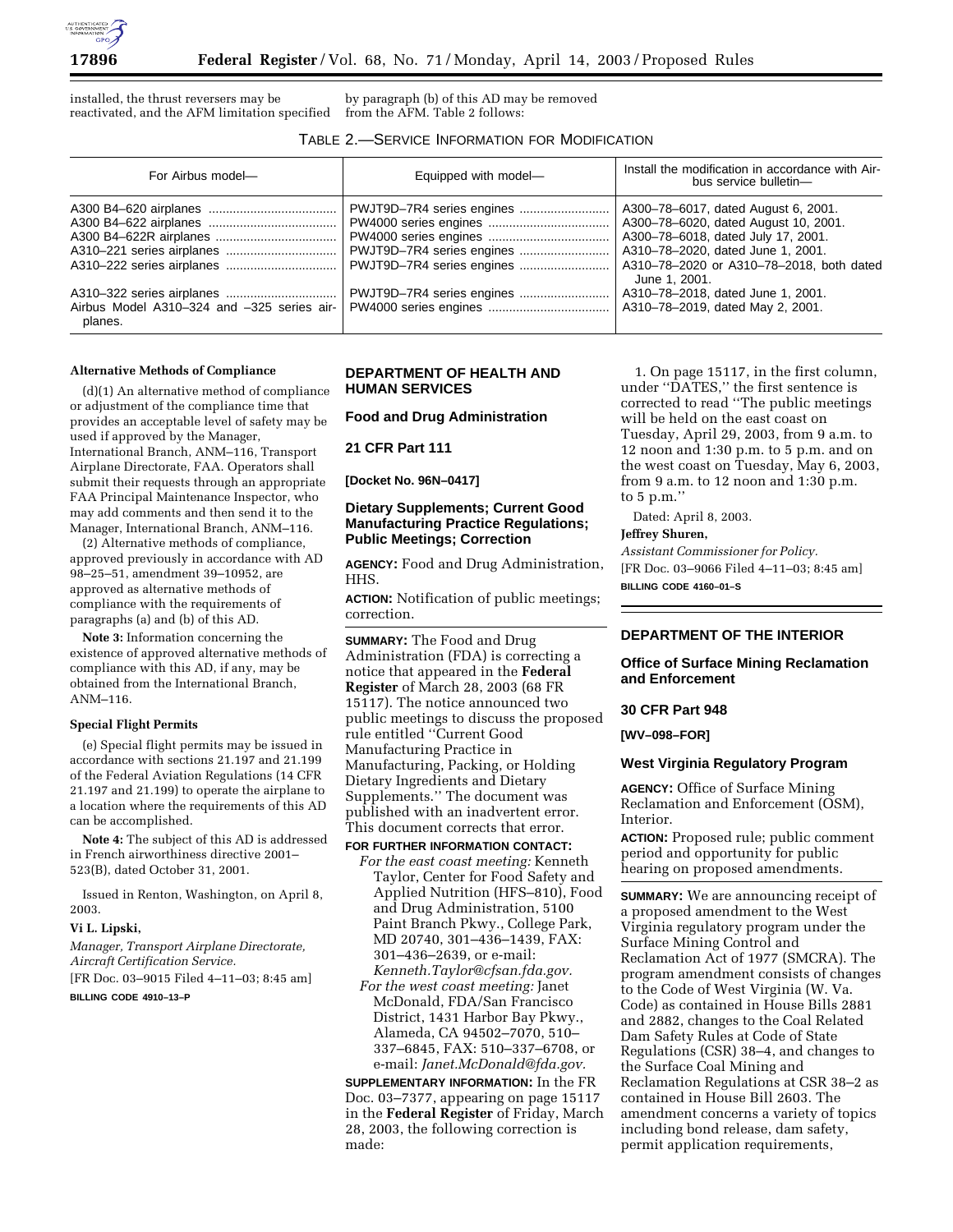drainage and sediment control systems, fish and wildlife considerations, revegetation, performance standards, inspection and enforcement, coal refuse, and performance standards applicable to remining operations. The amendment is intended to improve the effectiveness of the West Virginia program and to render the West Virginia program no less effective than the Federal regulations.

**DATES:** We will accept written comments on this amendment until 4 p.m. (local time), on May 14, 2003. If requested, we will hold a public hearing on the amendment on May 9, 2003. We will accept requests to speak at a hearing until 4 p.m. (local time), on April 29, 2003.

**ADDRESSES:** You should mail or handdeliver written comments and requests to speak at the hearing to Mr. Roger W. Calhoun, Director, Charleston Field Office at the address listed below.

You may review copies of the West Virginia program, this amendment, a listing of any scheduled public hearings, and all written comments received in response to this document at the addresses listed below during normal business hours, Monday through Friday, excluding holidays. You may receive one free copy of the amendment by contacting OSM's Charleston Field Office.

Mr. Roger W. Calhoun, Director, Charleston Field Office, Office of Surface Mining Reclamation and Enforcement, 1027 Virginia Street, East, Charleston, West Virginia 25301, Telephone: (304) 347–7158. E-mail: *chfo@osmre.gov*.

West Virginia Department of Environmental Protection, 10 McJunkin Road, Nitro, West Virginia 25143, Telephone: (304) 759–0510. Copies of Enrolled House Bills 2603, 2881, and 2882 and summaries of changes to the State's Coal Related Dam Safety Rules and the Surface Mining Reclamation Rules will be posted at the Department's Internet page: *http://www.state.wv.us.*

In addition, you may review copies of the proposed amendment during regular business hours at the following locations:

Office of Surface Mining Reclamation and Enforcement, Morgantown Area Office, 75 High Street, Room 229, PO Box 886, Morgantown, West Virginia 26507, Telephone: (304) 291–4004. (By Appointment Only)

Office of Surface Mining Reclamation and Enforcement, Beckley Area Office, 323 Harper Park Drive, Suite 3, Beckley, West Virginia 25801, Telephone: (304) 255–5265.

**FOR FURTHER INFORMATION CONTACT:** Mr. Roger W. Calhoun, Director, Charleston Field Office, Telephone: (304) 347– 7158. Internet: *chfo@osmre.gov*.

### **SUPPLEMENTARY INFORMATION:**

I. Background on the West Virginia Program II. Description of the Proposed Amendment III. Public Comment Procedures IV. Procedural Determinations

# **I. Background on the West Virginia Program**

Section 503(a) of the Act permits a State to assume primacy for the regulation of surface coal mining and reclamation operations on non-Federal and non-Indian lands within its borders by demonstrating that its program includes, among other things, '' \* \* \* a State law which provides for the regulation of surface coal mining and reclamation operations in accordance with the requirements of the Act  $*$ ; and rules and regulations consistent with regulations issued by the Secretary pursuant to the Act.'' *See* 30 U.S.C.  $1253(a)(1)$  and  $(7)$ . On the basis of these criteria, the Secretary of the Interior conditionally approved the West Virginia program on January 21, 1981. You can find background information on the West Virginia program, including the Secretary's findings, the disposition of comments, and conditions of approval of the West Virginia program in the January 21, 1981, **Federal Register** (46 FR 5915). You can also find later actions concerning West Virginia's program and program amendments at 30 CFR 948.10, 948.12, 948.13, 948.15, and 948.16.

### **II. Description of the Proposed Amendment**

By letter dated March 18, 2003, the West Virginia Department of Environmental Protection (WVDEP) sent us a proposed amendment to its program (Administrative Record Number WV–1352) under SMCRA (30 U.S.C. 1201 *et seq.*). West Virginia sent the amendment in response to the required program amendments at 30 CFR 948.16(nnn), (ooo), and (qqqq) and to include the changes made at its own initiative.

The program amendment consists of changes to the W. Va. Code as contained in House Bills 2881 and 2882, and changes to the Coal Related Dam Safety Rule at CSR 38–4 and to the Surface Coal Mining and Reclamation Regulations at CSR 38–2 as contained in House Bill 2603. The amendment concerns a variety of topics including bond release, dam safety, permit application requirements, drainage and sediment control systems, fish and

wildlife considerations, revegetation, performance standards, inspection and enforcement, coal refuse, and performance standards applicable to remining operations. The amendment is intended to improve the effectiveness of the West Virginia program and to render the West Virginia program no less effective than the Federal regulations.

A. The provisions of the W. Va. Code that West Virginia proposes to revise as contained in House Bills 2881 and 2882 are:

W. Va. Code 22–3–23, concerning release of bond or deposits, is amended by changing the term ''director'' to ''secretary'' in numerous locations.

W. Va. Code 22–3–23(c)(1)(C), concerning bond release for all operations except those with an approved variance from approximate original contour (AOC), is amended by adding the following language to the end of the last sentence: ''where expressly authorized by legislative rule promulgated pursuant to section three, article one of this chapter.'' As amended, the sentence reads as follows:

Provided, however, that the release may be made where the quality of the untreated post mining water discharged is better than or equal to the premining water quality discharged from the mining site where expressly authorized by legislative rule promulgated pursuant to section three, article one of this chapter.

W. Va. Code 22–3–23(c)(2)(C), concerning bond release for operations with an approved variance from AOC, is amended by adding the following language to the end of the last sentence: ''where expressly authorized by legislative rule promulgated pursuant to section three, article one of this chapter.'' As amended, the sentence reads as follows:

Provided, however, that the release may be made where the quality of the untreated post mining water discharged is better than or equal to the premining water quality discharged from the mining site where expressly authorized by legislative rule promulgated pursuant to section three, article one of this chapter.

W. Va. Code 22–3–23(c)(2)(C), concerning bond release, is amended by deleting the reference to subdivision 3 and requiring compliance with the bond release scheduling requirements of subdivisions 1 and 2 of this subsection.

W. Va. Code 22B–1–7, concerning appeals to boards, is amended by changing the term ''director'' to ''secretary'' in several locations.

W. Va. Code 22B–1–7(d), concerning appeals to boards, is amended by adding a proviso that unjust hardship shall not be grounds for granting a stay or suspension of an order, permit or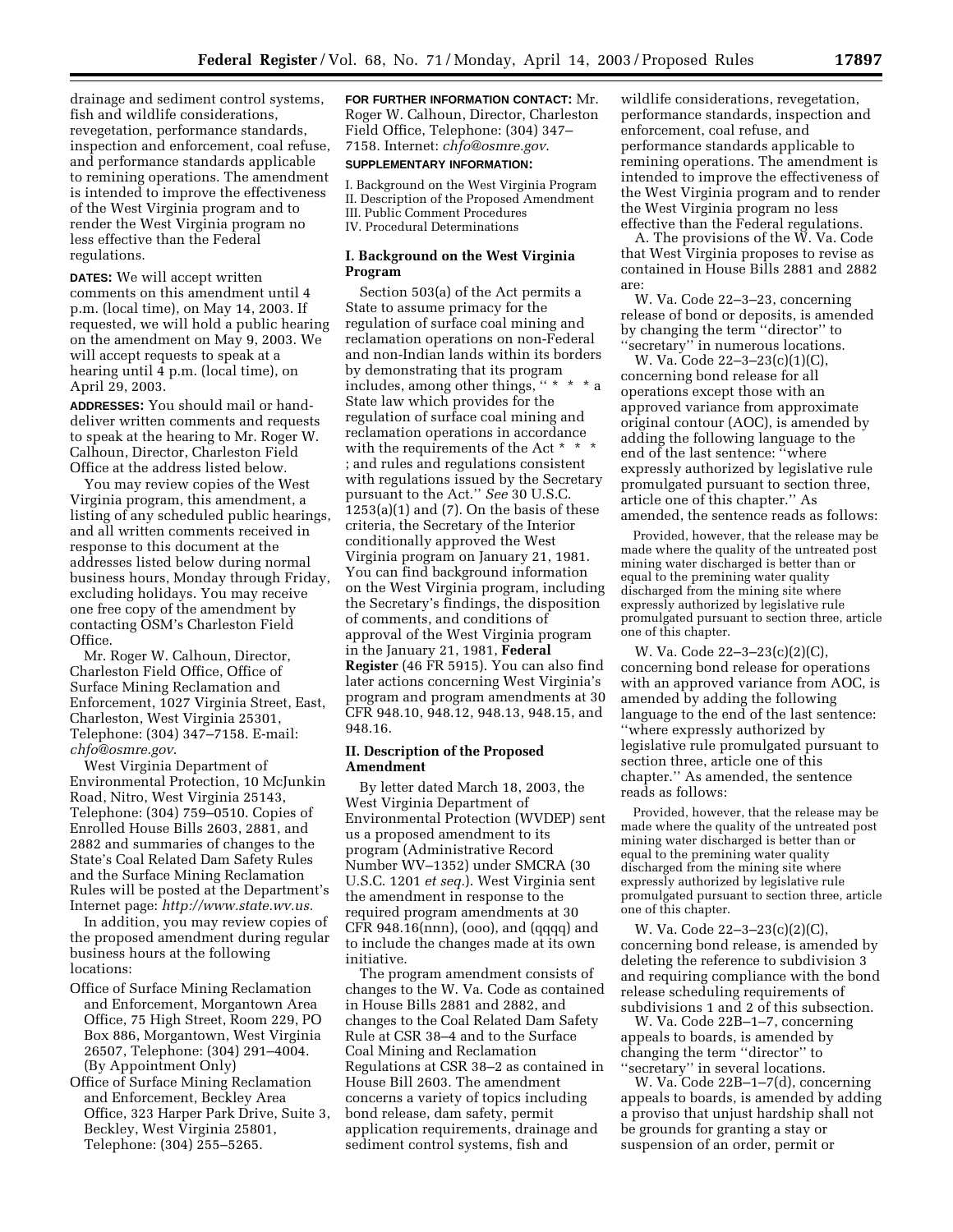official action for an order issued pursuant to W. Va. Code 22–3.

W. Va. Code 22B–1–7(h), concerning appeals to boards, is amended by deleting the reference to article 3 in regard to appeals to the environmental quality board.

B. The provisions of the Code of State Regulations that West Virginia proposes to revise as contained in House Bill 2603 are:

Surface Mining Reclamation

Regulations at CSR 38–2

CSR 38–2 is amended by updating the name of the U.S. Department of Agriculture, Natural Resources Conservation Service (formerly Soil Conservation Service) in several locations, *i.e.,* subsections 3.2.c, 3.20, 10.2.a.4, 10.3.a.1, 10.4.c.1, 10.6.b.2, 10.6.b.7.A, 10.6.b.7.B, and 10.6.b.8.

CSR 38–2–3.7.d, concerning disposal of excess spoil, is new and adds a requirement for a survey of the watershed identifying all man made structures and residents in proximity to the disposal area to determine potential storm runoff impacts. At least 30 days prior to any beginning of placement of material, the accuracy of the survey shall be field verified. Any changes shall be documented and brought to the attention of the Secretary to determine if there is a need to revise the permit.

CSR 38–2–3.22.f.5.A, A.1 and A.2, concerning the requirement to restore, protect, or replace water supply of present water users, is new and adds that the hydrologic reclamation plan shall contain a description of the measures to be taken to replace water supplies that are contaminated, diminished, or interrupted. The plan shall include an identification of the water replacement, which includes quantity and quality descriptions including discharge rates, or usage and depth to water; and documentation that the development of identified water replacement is feasible and that the financial resources necessary to replace the affected water supply are available.

CSR 38–2–3.31.a, concerning Federal, State, county, municipal, or other local government-financed highway or other construction exemption, is amended by adding a provision that may allow funding at less than 50 percent to qualify if the construction is undertaken as an approved government reclamation contract.

CSR 38–2–5.4.b.4, concerning sediment control, is amended by adding language to provide that all sediment control systems for valley fills, including durable rock fills, shall be designed for the entire disturbed acreage and shall include a schedule indicating

timing and sequence of construction over the life of the fill.

CSR 38–2–5.4.b.11, concerning the control of water discharge, is amended by adding language to provide that the location of discharge points and the volume to be released shall not cause a net increase in peak runoff from the proposed permit area when compared to premining conditions and shall be compatible with the post-mining configuration and adequately address watershed transfer.

CSR 38–2–5.6 is a new provision concerning storm water runoff and requires each permit application to contain a storm water runoff analysis consistent with subsections 5.6.a through 5.6.d.1.e. The new language provides as follows:

5.6.a. Each application for a permit shall contain a storm water runoff analysis which includes the following:

5.6.a.1. An analysis showing the changes in storm runoff caused by the proposed operations(s) using standard engineering and hydrologic practices and assumptions.

5.6.a.2. The analysis will evaluate premining, worst case during mining, and post-mining (Phase III standards) conditions. The storm used for the analysis will be the largest required design storm for any sediment control or other water retention structure proposed in the application. The analysis must take into account all allowable operational clearing and grubbing activities. The applicant will establish evaluation points on a case-by-case basis depending on site specific conditions including, but not limited to, type of operation and proximity of manmade structures.

5.6.a.3. The worst case during mining and post-mining evaluations must show no net increase in peak runoff compared to the pre-mining evaluation.

5.6.b. Each application for a permit shall contain a runoff-monitoring plan which shall include, but is not limited to, the installation and maintenance of rain gauges. The plan shall be specific to local conditions. All operations must record daily precipitation and report monitoring results on a monthly basis and any one (1) year, twenty-four (24) storm event or greater must be reported to the Secretary within twenty-four (24) hours and shall include the results of a permit wide drainage system inspection.

5.6.c. Each application for a permit shall contain a sediment retention plan to minimize downstream sediment deposition within the watershed resulting from precipitation events. Sediment retention plans may include, but are not limited to decant ponds, secondary control structures, increased

frequency for cleaning out sediment control structures, or other methods approved by the Secretary.

5.6.d. After the first day of January two thousand four, all active mining operations must be consistent with the requirements of this subdivision. The permittee must demonstrate in writing that the operation is in compliance or a revision shall be prepared and submitted to the Secretary for approval within the schedule described in 5.6.d.1. Full compliance [compliance] with the permit revision shall be accomplished within 180 days from the date of Secretary approval. Active mining operations for the purpose of this subsection exclude permits that have obtained at least a Phase I release and are vegetated. Provided, however, permits or portions of permits that meet at least Phase I standards and are vegetated will be considered on a case by case basis.

5.6.d.1. Schedule of Submittal

5.6.d.1.a. Within 180 days from the first day of January two thousand four all active mining operations with permitted acreage greater than 400 acres must demonstrate in writing that the operation is in compliance or a revision shall be prepared and submitted to the Secretary for approval.

5.6.d.1.b. Within 360 days from the first day of January two thousand four all active mining operations with permitted acreage between 200 and 400 acres must demonstrate in writing that the operation is in compliance or a revision shall be prepared and submitted to the Secretary for approval.

5.6.d.1.c. Within 540 days from the first day of January two thousand four all active mining operations with permitted acreage between 100 and less than 200 acres must demonstrate in writing that the operation is in compliance or a revision shall be prepared and submitted to the Secretary for approval.

5.6.d.1.d. Within 720 days from the first day of January two thousand four all active mining operations with permitted acreage between 50 and less than 100 acres must demonstrate in writing that the operation is in compliance or a revision shall be prepared and submitted to the Secretary for approval.

5.6.d.1.e. Within 900 days from the first day of January two thousand four all active mining operations with permitted acreage less than 50 acres must demonstrate in writing that the operation is in compliance or a revision shall be prepared and submitted to the Secretary for approval. Provided, however, an exemption may be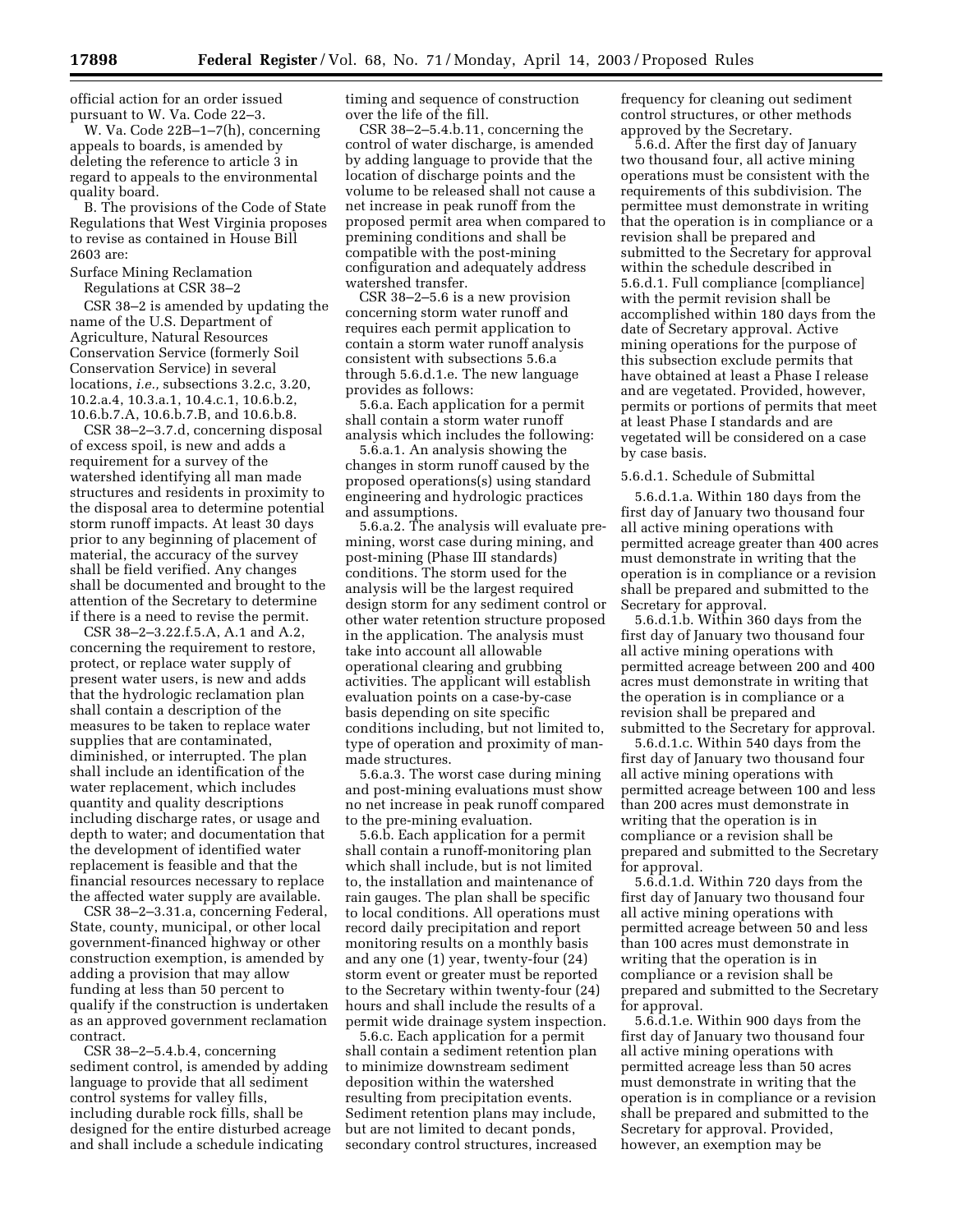considered on a case-by-case basis. Futhermore, haulroads, loadouts, and ventilation facilities are excluded from this requirement.

CSR 38–2–8.2.e, concerning fish and wildlife considerations, is amended by adding language to provide that in constructing a windrow, timber shall not be placed in a manner or location to block natural drainways.

CSR 38–2–9.1.a, concerning revegetation, is amended by adding language to provide that reforestation opportunities must be maximized for all areas not directly associated with the primary approved postmining land use and requiring revegetation plans for those areas to be reforested to include a map, a planting schedule and stocking rates.

CSR 38–2–9.3.d, concerning standards for evaluating vegetative cover, is amended by deleting the words ''from the Handbook,'' so that sampling techniques will no longer be taken from the State's revegetation handbook.

CSR 38–2–9.3.f, concerning standards for evaluating vegetative cover and productivity, is amended by deleting the words ''in the Handbook,'' and replacing those words with the words ''by the Secretary.'' The effect of the change is that vegetation ground cover and productivity levels will be set by the Secretary of the WVDEP, rather than as provided in the State's revegetation handbook.

CSR 38–2–14.5.h, concerning hydrologic balance, is amended by adding a proviso that the requirement for replacement of an affected water supply that is needed for the land use in existence at the time of contamination, diminution or interruption or where the affected water supply is necessary to achieve the postmining land use shall not be waived.

CSR 38–2–14.14.g.1, concerning durable rock fills, is amended by adding language to provide that fills proposed after January 1, 2004, may only be approved with the design, construction, and use of a single lift fill if they include an erosion protection zone or a durable rock fill designed to be reclaimed from the tow [toe] upward.

CSR 38–2–14.14.g.2 is new and adds additional design specifications and requirements for single lift fills with an erosion protection zone at subsections 14.14.g.2.A through 14.14.g.2.B.3. The new language provides as follows:

14.14.g.2.A. Erosion Protection Zone. The erosion protection zone is a designed structure constructed to provide energy dissipation to minimize erosion vulnerability and may extend beyond the designed toe of the fill.

14.14.g.2.A.1. The effective length of the erosion protection zone shall be at least one half the height of the fill measured to the target fill elevation or fill design elevation as defined in the approximate original contour procedures and shall be designed to provide a continuous underdrain extension from the fill through and beneath the erosion protection zone.

14.14.g.2.A.2. The height of the erosion protection zone shall be sufficient to accommodate designed flow from the underdrain of the fill and shall comply with 14.14.e.1. of this rule.

14.14.g.2.A.3. The erosion protection zone shall be constructed of durable rock as defined in 14.14.g.1. originating from a permit area and shall be of sufficient gradation to satisfy the underdrain function of the fill.

14.14.g.2.A.4. The outer slope or face of the erosion protection zone shall be no steeper than two (2) horizontal or [to] one (1) vertical (2:1). The top of the erosion protection zone shall slope toward the fill at a three (3) to five (5) percent grade and slope laterally from the center toward the sides at one (1) percent grade to discharge channels capable of passing the peak runoff of a one-hundred (100) year, twenty-four (24) hour precipitation event.

14.14.g.2.A.5. Prior to commencement of single lift construction of the durable rock fill, the erosion protection zone must be seeded and certified by a registered professional engineer as a critical phase of fill construction. The erosion protection zone shall be maintained until completion of reclamation of the fill.

14.14.g.2.A.6. Unless otherwise approved in the reclamation plan, the erosion protection zone shall be removed and the area upon which it was located shall be regraded and revegetated in accordance with the reclamation plan.

14.14.g.2.B. Single Lift Construction Requirements.

14.14.g.2.B.1. Excess spoil disposal shall commence at the head of the hollow and proceed downstream to the final toe. Unless required for construction of the underdrain, there shall be no material placed in the fill from the sides of the valley more than 300 feet ahead of the advancing toe. Exceptions from side placement of material limits may be approved by the Secretary if requested and the applicant can demonstrate through sound engineering that it is necessary to facilitate access to isolated coal seams, the head of the hollow or otherwise facilitates fill stability, erosion, or drainage control.

14.14.g.2.B.2. During construction, the fill shall be designed and maintained in such a manner as to prevent water from discharging over the face of the fill.

14.14.g.2.B.2.(a). The top of the fill shall be configured to prevent water from discharging over the face of the fill and to direct water to the sides of the fill.

14.14.g.2.B.2.(b). Water discharging along the edges of the fill shall be conveyed in such a manner to minimize erosion along the edges of the fill.

14.14.g.2.B.3. Reclamation of the fill shall be initiated from the top of the fill and progress to the toe with concurrent construction of terraces and permanent drainage.

CSR 38–2–14.14.g.3 is new and adds design specifications and requirements at 14.14.g.3.A through 14.14.g.3.B for durable rock fills designed to be reclaimed from the toe upward. The new language provides as follows:

14.14.g.3.A. Transportation of Material to toe of fill. The method of transporting material to the toe of the fill shall be specified in the application and shall include a plan for inclement weather dumping. The means of transporting material to the toe may be by any method authorized by the Act and this rule and is not limited to the use of roads.

14.14.g.3.A.1. Constructed roads shall be graded and sloped in such a manner that water does not discharge over the face. Sumps shall be constructed along the road in switchback areas and shall be located at least 15 feet from the outslope.

14.14.g.3.A.2. The constructed road shall be in compliance with all applicable State and Federal safety requirements. The design criteria to comply with all applicable State and Federal safety requirements shall be included in the permit.

14.14.g.3.B. Once the necessary volume of material has been transported to the toe of the fill, face construction and installation of terraces and permanent drainage shall commence. The face construction and reclamation of the fill shall be from the bottom up with progressive construction of terraces and permanent drainage in dumping increments not to exceed 100 feet.

CSR 38–2–14.15.a.2, concerning contemporaneous reclamation standards, is amended by adding language to provide that the mining and reclamation plan shall contain information on how mining and reclamation operations will be coordinated so as to minimize surface water runoff, and comply with the storm water runoff plan.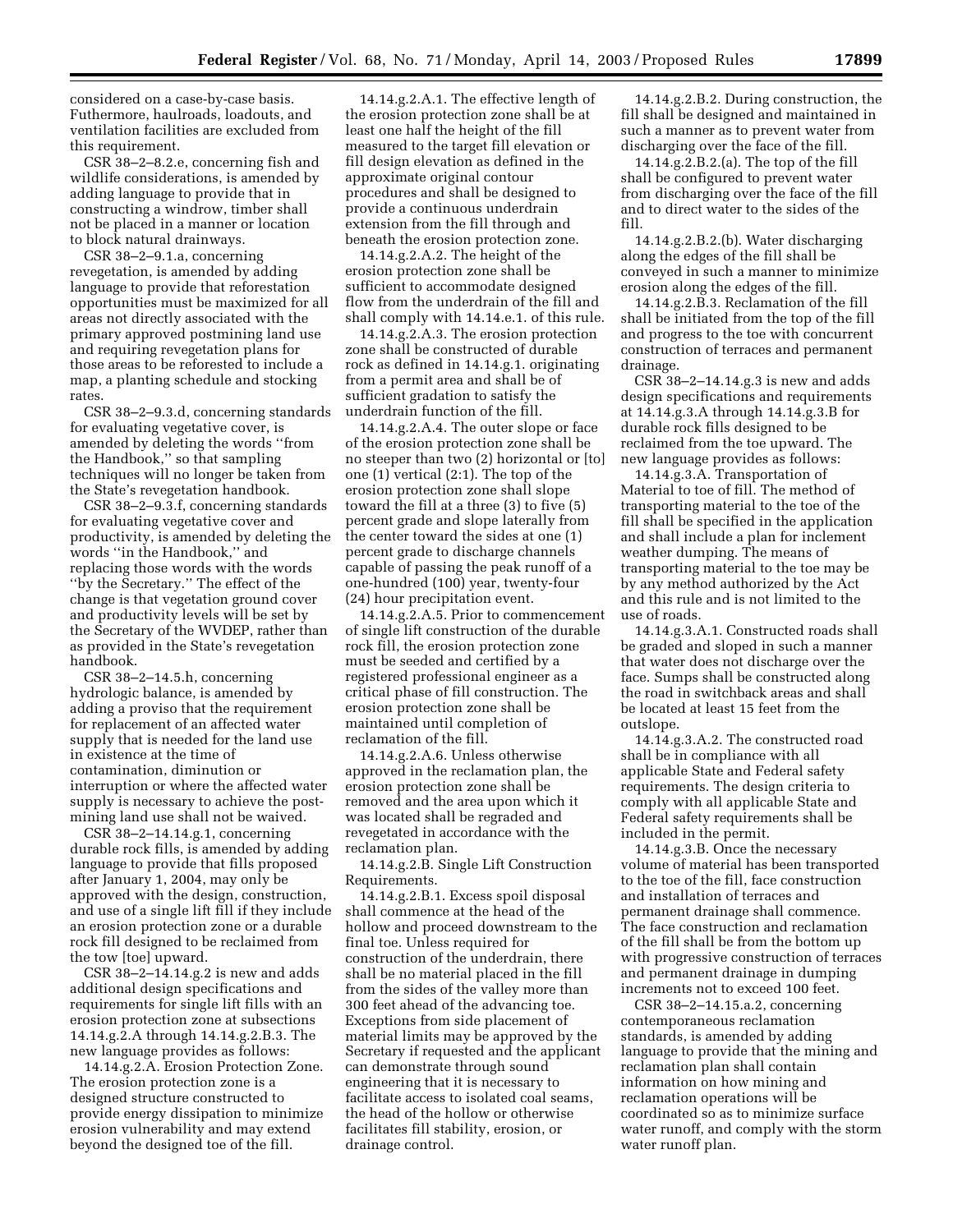CSR 38–2–14.15.c, concerning reclaimed area, is amended by adding the words ''and seeding has occurred'' to the definition of reclaimed acreage that is applicable to this subsection. As amended, the definition of reclaimed area provides that for purposes of this subsection, reclaimed acreage shall be that portion of the permit area which has at a minimum been fully regraded and stabilized in accordance with the reclamation plan, meets Phase I standards, and seeding has occurred.

CSR 38–2–14.15.g, concerning contemporaneous reclamation variance—permit applications, is amended by adding language to require a demonstration that the variance being sought will comply with CSR 38–2–5.6 concerning the new storm water runoff provisions.

CSR 38–2–17.1, concerning Small Operator Assistance Program, is amended by adding that the Secretary of WVDEP shall establish a formula for allocating funds to provide services for eligible small operators if available funds are less than those required to provide the services pursuant to CSR 38–2–17.

CSR 38–2–20.6.a, concerning civil penalty assessments, is amended by deleting all language concerning an ''assessment officer,'' and adding language concerning the Secretary of WVDEP. The new language provides that the Secretary shall not determine the proposed penalty assessment until such time as an inspection of the violation has been conducted and the findings of that inspection are submitted to the Secretary in writing.

CSR 38–2–20.6.c, concerning notice of civil penalty assessment, is amended by deleting two sentences that provide that the ''Secretary shall also give notice including any worksheet, in person or by certified mail, to the operator of any penalty adjustment as a result of an informal conference within thirty (30) days following the date of the conference. The reasons for reassessment shall be documented in the file by the assessment officer.'' Also, the following sentence is added immediately before the existing last sentence: ''The reasons for reassessment shall be documented in the file by the Secretary.''

CSR 38–2–20.6.d, concerning notice of informal assessment conference, is amended by adding language to provide that the Secretary shall arrange for a conference to review the proposed assessment or reassessment, upon written request if received within 15 days from the date the proposed assessment or reassessment is received. Language is also added to provide that

the operator shall forward the amount of proposed penalty assessment to the Secretary for placement in an interest bearing escrow account, and that the Secretary shall assign an assessment officer to hold the assessment conference.

CSR 38–2–20.6.e, concerning informal conference, is amended by adding language to provide that the assessment officer shall give notice including any worksheet, in person or by certified mail, to the operator of any penalty adjustment as a result of an informal conference within 30 days following the date of the conference. The reasons for the assessment officer's action shall be documented in the file.

CSR 38–2–20.6.f is new and adds the requirement that an increase or reduction of a proposed civil penalty of more than 25 percent and more than \$500.00 shall not be final and binding until approved by the Secretary.

CSR 38–2–20.6.j, concerning escrow, is amended by adding the phrase ''an informal conference or'' immediately before the words ''judicial review of a proposed assessment.'' In addition, the words ''continue to'' are deleted immediately before the words ''be held in escrow.'' The new language provides that if a person requests an informal conference or judicial review of a proposed assessment, the proposed penalty assessment shall be held in escrow until completion of the judicial review.

CSR 38–2–22.4.g.3.A, concerning coal refuse, impoundments designed without discharge structures, is amended by deleting the second sentence and adding three sentences in its place. The new language requires that a system shall be designed to dewater the impoundment of the probable maximum storm in 10 days by pumping or other means. The new language requires the requirements of the Coal Related Dam Safety Rule at CSR 38–4–25.14, concerning removal of storm water from impoundments, shall be met. For existing structures exceeding the minimum 2 PMP volume requirement, the dewatering system shall be installed when the containment volume is reduced to 2 PMPs.

CSR 38–2–22.4.i.6 is new and concerns the use of corrugated metal pipes in spillways. This provision provides that corrugated metal pipes shall not be used in new or unconstructed refuse impoundments or slurry cells. If an existing corrugated metal pipe has developed leaks or otherwise deteriorated so as to cause the pipe to not function properly and such deterioration constitutes a hazard to the proper operation of the impoundment, the Secretary will require the corrugated metal pipe to be either repaired or replaced.

CSR 38–2–24.2.a, concerning remining operations—revegetation, is amended by deleting the words ''in the Handbook'' at the end of the last sentence, and replacing those words with the words ''by the Secretary.'' The new revision provides that the determination of premining [remining] ground cover success and productivity shall be made using sampling techniques described by the Secretary.

CSR 38–2–24.3, concerning remining operations—water quality, is amended by adding the following language at the end of the last sentence: ''or a coal remining operation as defined in 40 CFR Part 434 as amended may qualify for the water quality exemptions set forth in 40 CFR 434 as amended.'' The new revision provides that a coal remining operation which began after February 4, 1987, and on a site which was mined prior to August 3, 1977, may qualify for the water quality exemptions set forth in subsection (p), section 301 of the Federal Clean Water Act, as amended or a coal remining operation as defined in 40 CFR Part 434 as amended may qualify for the water quality exemptions set forth in 40 CFR Part 434 as amended.

CSR 38–2–24.4, concerning remining operations—requirements to release bonds, is amended by adding the following language at the end of the first sentence: ''and the terms and conditions set forth in the NPDES [National Pollutant Discharge Elimination System] Permit in accordance with subsection (p), section 301 of the Federal Clean Water Act, as amended or 40 CFR Part 434 as amended.'' The new revision provides that bond release for remining operations shall be in accordance with all of the requirements set forth in subsection 12.2 of this rule and the terms and conditions set forth in the NPDES Permit in accordance with subsection (p), section 301 of the Federal Clean Water Act, as amended or 40 CFR Part 434 as amended.

Coal Related Dam Safety Rules at CSR 38–4

CSR 38–4–3.4.c, concerning hazard evaluation, is amended by deleting the existing heading and renaming the provision ''Assessment of Hazards and Consequences of Failure.'' In addition, the following language is added as an introductory paragraph:

All new applications and expansions to existing impoundments must submit a complete Assessment of Hazards and Consequences of Failure (AHCF) in narrative form, certified by a Registered Professional Engineer (RPE), that addresses potential risks and impacts resulting from failure that could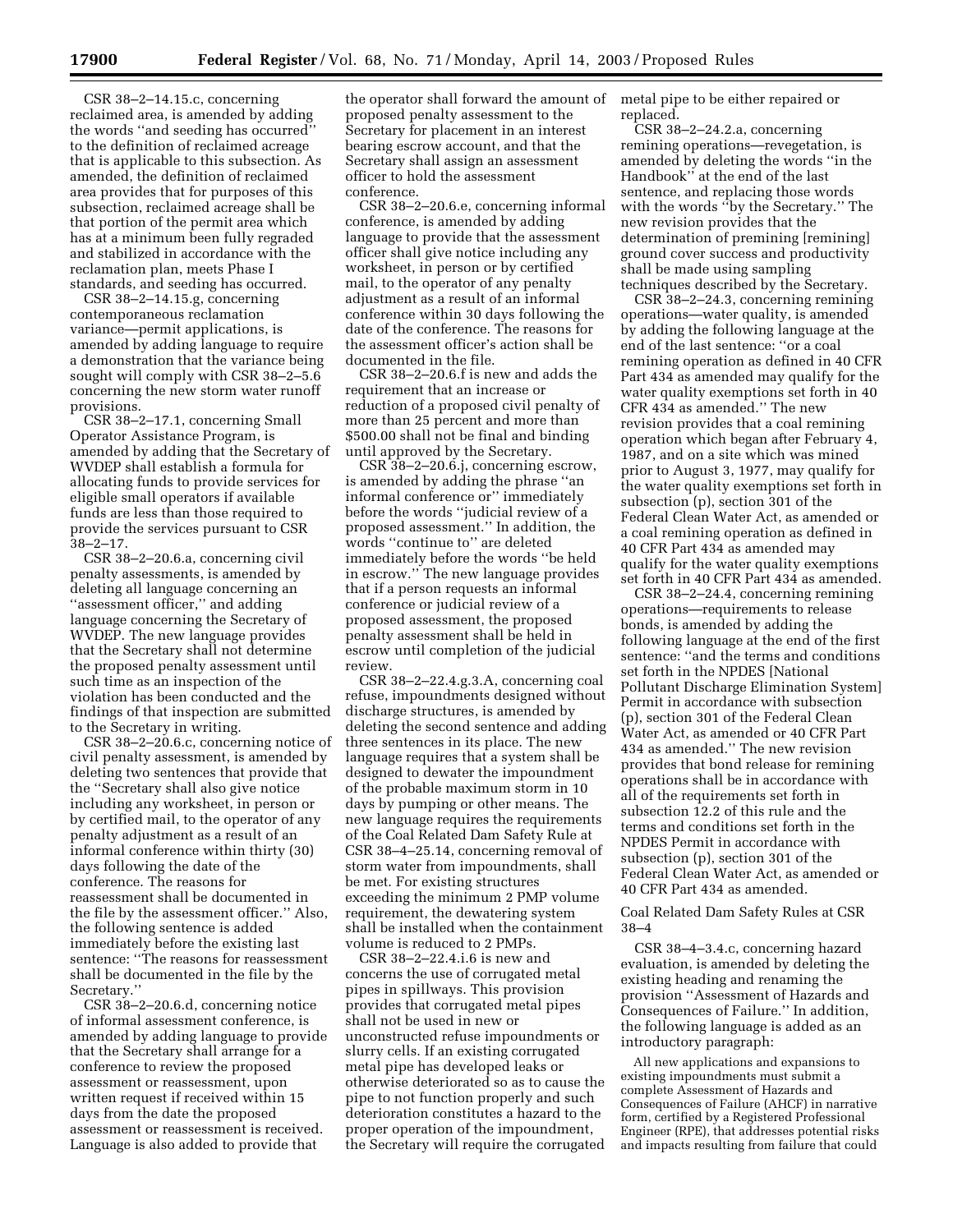occur from the construction and/or operation of the facility and addresses the following:

CSR 38–4–7.1.f.3.A, concerning Class C impoundments designed without discharge structures, is amended by deleting the existing second sentence and replacing that sentence with the following three sentences. ''A system shall be designed to dewater the impoundment of the probable maximum storm in ten (10) days by pumping or by other means. The requirements of 25.14 shall also be met. For existing structures exceeding the minimum 2 PMP volume requirements, the dewatering system shall be installed when the containment volume is reduced to 2 PMPs.''

CSR 38–4–7.1.n is new and concerns use of corrugated metal pipes for spillways. The new language provides as follows:

Corrugated metal pipes, whether coated or uncoated, shall not be used in new or unconstructed refuse impoundments or slurry cells. If an existing corrugated metal pipe has developed leaks or otherwise deteriorated so as to cause the pipe to not function properly and such deterioration constitutes a hazard to the proper operation of the impoundment, the Secretary will require the corrugated metal pipe to be either repaired or replaced. Provided, however, sediment control or other water retention structures used for the treatment of effluent and designated as Class A Dams under 3.4.b of this rule are exempt from this prohibition.

CSR 38–4–8.1, concerning subsidence evaluation of the site and the dam and its storage area, is amended by revising the phrase ''that coal pillars and floor are strong'' to read ''that the coal pillars, roofs and floor are strong.'' The last two existing sentences are deleted, and the new last sentence is amended by adding, at the end, the words ''or are otherwise capable of preventing significant subsidence impacts, in accordance with 8.2 and 8.3 of this rule.'' The effect of this change is to add this requirement as an alternative condition for allowing dams to be constructed over underground workings.

CSR 38–4–8.2.a, concerning basin, is new and provides as follows:

There shall be no underground mining in a safety zone that extends horizontally 200 feet from the high water mark of an impoundment and vertically to a depth that provides for a minimum thickness of 100 feet of solid strata between the bottom of the pool and any mining. The presence of any mine workings within this safety zone is prohibited unless the potential subsidence effects are mitigated by injection grouting or otherwise filling the mine related voids completely. Alternately, such risk can be mitigated by providing constructed barriers, grouting or other means to establish equivalent protection that will comply with

the safety zone dimensions. Coal extraction of 80 percent or more is prohibited unless at a depth greater than 60 times the coal extraction thickness or at a depth where the maximum tensile strain at original ground is less than 5.0 mm/m (0.5%), whichever is greater. The Secretary may impose other limitations as specified by BM IC 8741, barrier analysis, other pertinent analysis or due to conditions such as fracturing, which may require a larger safety zone or further limitations in coal extraction.

CSR 38–4–8.2.b, concerning embankment, is new and provides as follows:

There shall be no mining in a safety zone under the structural embankment measured outward 200 feet in all directions, downward 350 feet and then outward at a dip of 65° from the horizontal, unless acceptable pillar stability and/or strain effects are confirmed by a design evaluation to be certified by an RPE. Also, the related AHCF must clearly demonstrate that the facility will have a low risk of impact to the public and the environment. Existing mine workings within this safety zone having the potential to cause significant subsidence impacts are prohibited unless those effects are mitigated by grouting, filling the mine related voids or providing comparable protection. Additional underground mining may be subsequently approved in the embankment safety zone only if a design evaluation, certified by an RPE, demonstrates that no significant impacts from subsidence can result.

CSR 38–4–8.2.c, concerning existing impoundments, is new and provides as follows:

Existing impoundments that currently have mining within the safety zones must be evaluated in accordance with this section and 3.4.c. of this rule. Remedial measures shall be implemented as necessary to eliminate or reduce the potential impact on the public and/or the environment. Remedial measures may include, but are not limited to, constructed barriers, grouting of underground works and back stowing of mines.

CSR 38–4–8.3, concerning safety factors applicable to new, revised, and existing impoundment facilities, is new and provides as follows:

A detailed engineering design evaluation of the embankment and impoundment basin areas shall be conducted to assure protection of the environment and public. The engineering design analysis shall demonstrate that appropriate safety factors exist. Major design considerations of this engineering analysis are embankment stability, pillar design, outcrop barrier design, and any other design aspects as necessary to manage risk. The adequacy of calculated safety factors should be determined by applying appropriate regulatory standards. For design applications where regulatory standards do not exist, the AHCF should be the basis used to derive acceptable safety factors.

CSR 38–4–25.14 concerning removal of storm water in the impoundment is new and provides as follows:

Storm water in the impoundment shall be removed as specified in the design requirements. In addition, the slurry impoundment pool shall be maintained at the lowest practical pool level based upon the design requirements and the AHCF. The mechanical storm dewatering system shall be installed as designed and maintained properly with the system being tested monthly.

#### **III. Public Comment Procedures**

Under the provisions of 30 CFR 732.17(h), we are seeking your comments on whether the amendment satisfies the applicable program approval criteria of 30 CFR 732.15. If we approve the amendment, it will become part of the West Virginia program.

# *Written Comments*

Send your written or electronic comments to OSM at the address given above. Your written comments should be specific, pertain only to the issues proposed in this rulemaking, and include explanations in support of your recommendations. We may not consider or respond to your comments when developing the final rule if they are received after the close of the comment period (*see* **DATES**). We will make every attempt to log all comments into the administrative record, but comments delivered to an address other than the Charleston Field Office may not be logged in.

# *Electronic Comments*

Please submit Internet comments as an ASCII, Word file avoiding the use of special characters and any form of encryption. Please also include Attn: SATS NO. WV–098–FOR'' and your name and return address in your Internet message. If you do not receive a confirmation that we have received your Internet message, contact the Charleston Field office at (304) 347– 7158.

#### *Availability of Comments*

We will make comments, including names and addresses of respondents, available for public review during normal business hours. We will not consider anonymous comments. If individual respondents request confidentiality, we will honor their request to the extent allowable by law. Individual respondents who wish to withhold their name or address from public review, except for the city or town, must state this prominently at the beginning of their comments. We will make all submissions from organizations or businesses, and from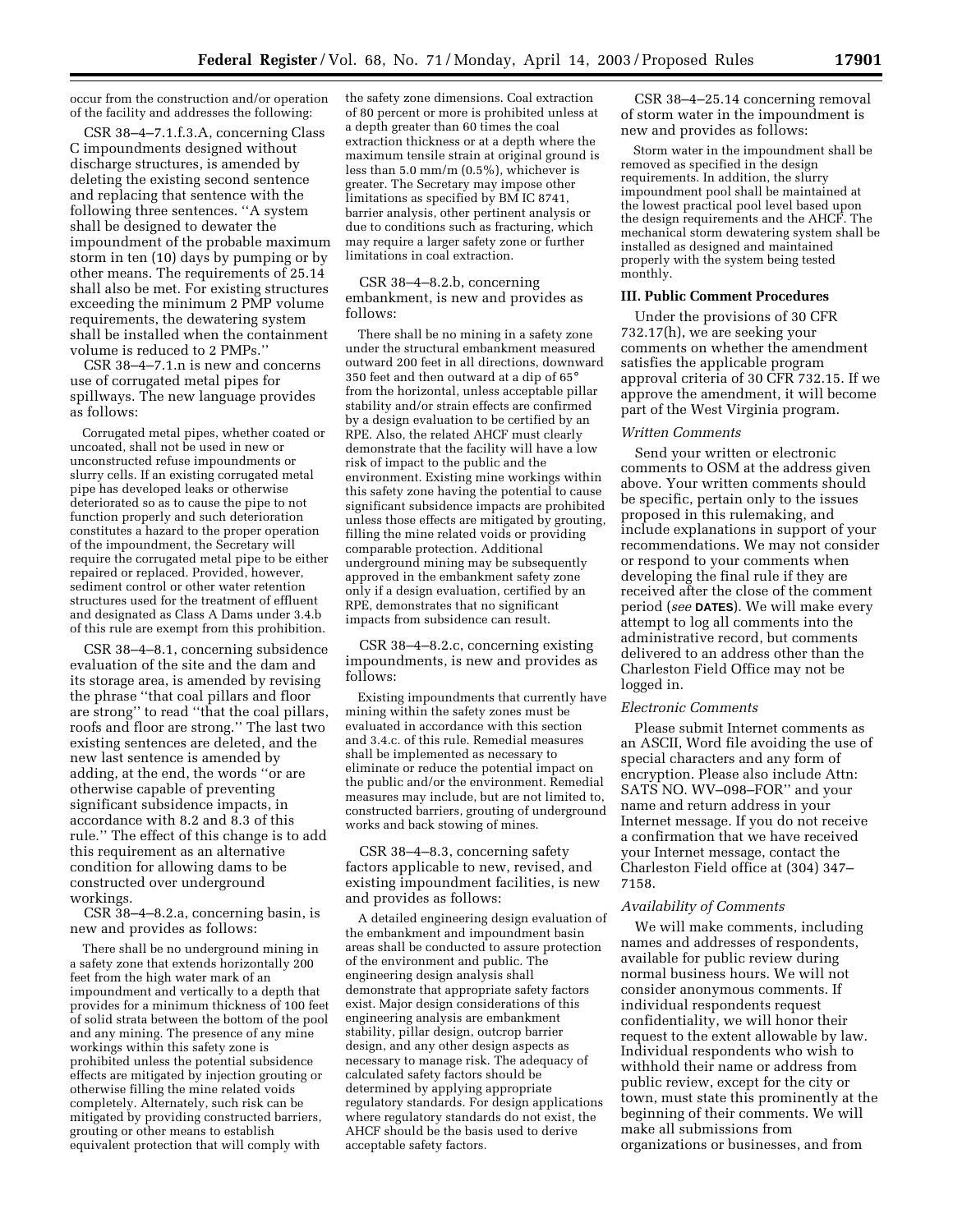individuals identifying themselves as representatives or officials of organizations or businesses, available for public inspection in their entirety.

### *Public Hearing*

If you wish to speak at the public hearing, contact the person listed under **FOR FURTHER INFORMATION CONTACT** by 4 p.m. (local time), on April 29, 2003. If you are disabled and need special accommodations to attend a public hearing, contact the person listed under **FOR FURTHER INFORMATION CONTACT.** We will arrange the location and time of the hearing with those persons requesting the hearing. If no one requests an opportunity to speak, we will not hold a hearing.

To assist the transcriber and ensure an accurate record, we request, if possible, that each person who speaks at the public hearing provide us with a written copy of his or her comments. The public hearing will continue on the specified date until everyone scheduled to speak has been given an opportunity to be heard. If you are in the audience and have not been scheduled to speak and wish to do so, you will be allowed to speak after those who have been scheduled. We will end the hearing after everyone scheduled to speak and others present in the audience who wish to speak, have been heard.

## *Public Meeting*

If only one person requests an opportunity to speak, we may hold a public meeting rather than a public hearing. If you wish to meet with us to discuss the amendment, please request a meeting by contacting the person listed under **FOR FURTHER INFORMATION CONTACT.** All such meetings will be open to the public and, if possible, we will post notices of meetings at the locations listed under **ADDRESSES.** We will make a written summary of each meeting a part of the Administrative Record.

### **IV. Procedural Determinations**

### *Executive Order 12630—Takings*

This rule does not have takings implications. This determination is based on the analysis performed for the counterpart Federal regulation.

# *Executive Order 12866—Regulatory Planning and Review*

This rule is exempt from review by the Office of Management and Budget under Executive Order 12866.

# *Executive Order 12988—Civil Justice Reform*

The Department of the Interior has conducted the reviews required by

section 3 of Executive Order 12988 and has determined that this rule meets the applicable standards of subsections (a) and (b) of that section. However, these standards are not applicable to the actual language of State regulatory programs and program amendments because each program is drafted and promulgated by a specific State, not by OSM. Under sections 503 and 505 of SMCRA (30 U.S.C. 1253 and 1255) and the Federal regulations at 30 CFR 730.11, 732.15, and 732.17(h)(10), decisions on proposed State regulatory programs and program amendments submitted by the States must be based solely on a determination of whether the submittal is consistent with SMCRA and its implementing Federal regulations and whether the other requirements of 30 CFR Parts 730, 731, and 732 have been met.

## *Executive Order 13132—Federalism*

This rule does not have Federalism implications. SMCRA delineates the roles of the Federal and State governments with regard to the regulation of surface coal mining and reclamation operations. One of the purposes of SMCRA is to ''establish a nationwide program to protect society and the environment from the adverse effects of surface coal mining operations.'' Section 503(a)(1) of SMCRA requires that State laws regulating surface coal mining and reclamation operations be ''in accordance with'' the requirements of SMCRA, and section 503(a)(7) requires that State programs contain rules and regulations ''consistent with'' regulations issued by the Secretary pursuant to SMCRA.

# *Executive Order 13175—Consultation and Coordination With Indian Tribal Governments*

In accordance with Executive Order 13175, we have evaluated the potential effects of this rule on Federally recognized Indian tribes and have determined that the rule does not have substantial direct effects on one or more Indian tribes, on the relationship between the Federal Government and Indian tribes, or on the distribution of power and responsibilities between the Federal Government and Indian tribes. The basis for this determination is our decision on a State regulatory program and does not involve a Federal regulation involving Indian lands.

## *Executive Order 13211—Regulations That Significantly Affect the Supply, Distribution, or Use of Energy*

On May 18, 2001, the President issued Executive Order 13211 which requires

agencies to prepare a Statement of Energy Effects for a rule that is (1) considered significant under Executive Order 12866, and (2) likely to have a significant adverse effect on the supply, distribution, or use of energy. Because this rule is exempt from review under Executive Order 12866 and is not expected to have a significant adverse effect on the supply, distribution, or use of energy, a Statement of Energy Effects is not required.

#### *National Environmental Policy Act*

This rule does not require an environmental impact statement because section 702(d) of SMCRA (30 U.S.C. 1292(d)) provides that agency decisions on proposed State regulatory program provisions do not constitute major Federal actions within the meaning of section 102(2)(C) of the National Environmental Policy Act (42 U.S.C. 4332(2)(C)).

### *Paperwork Reduction Act*

This rule does not contain information collection requirements that require approval by OMB under the Paperwork Reduction Act (44 U.S.C. 3507 *et seq.*).

### *Regulatory Flexibility Act*

The Department of the Interior certifies that this rule will not have a significant economic impact on a substantial number of small entities under the Regulatory Flexibility Act (5 U.S.C. 601 *et seq.*). The State submittal, which is the subject of this rule, is based upon counterpart Federal regulations for which an economic analysis was prepared and certification made that such regulations would not have a significant economic effect upon a substantial number of small entities. In making the determination as to whether this rule would have a significant economic impact, the Department relied upon the data and assumptions for the counterpart Federal regulations.

## *Small Business Regulatory Enforcement Fairness Act*

This rule is not a major rule under 5 U.S.C. 804(2), the Small Business Regulatory Enforcement Fairness Act. This rule: (a) Does not have an annual effect on the economy of \$100 million; (b) Will not cause a major increase in costs or prices for consumers, individual industries, Federal, State, or local government agencies, or geographic regions; and (c) Does not have significant adverse effects on competition, employment, investment, productivity, innovation, or the ability of U.S.-based enterprises to compete with foreign-based enterprises. This